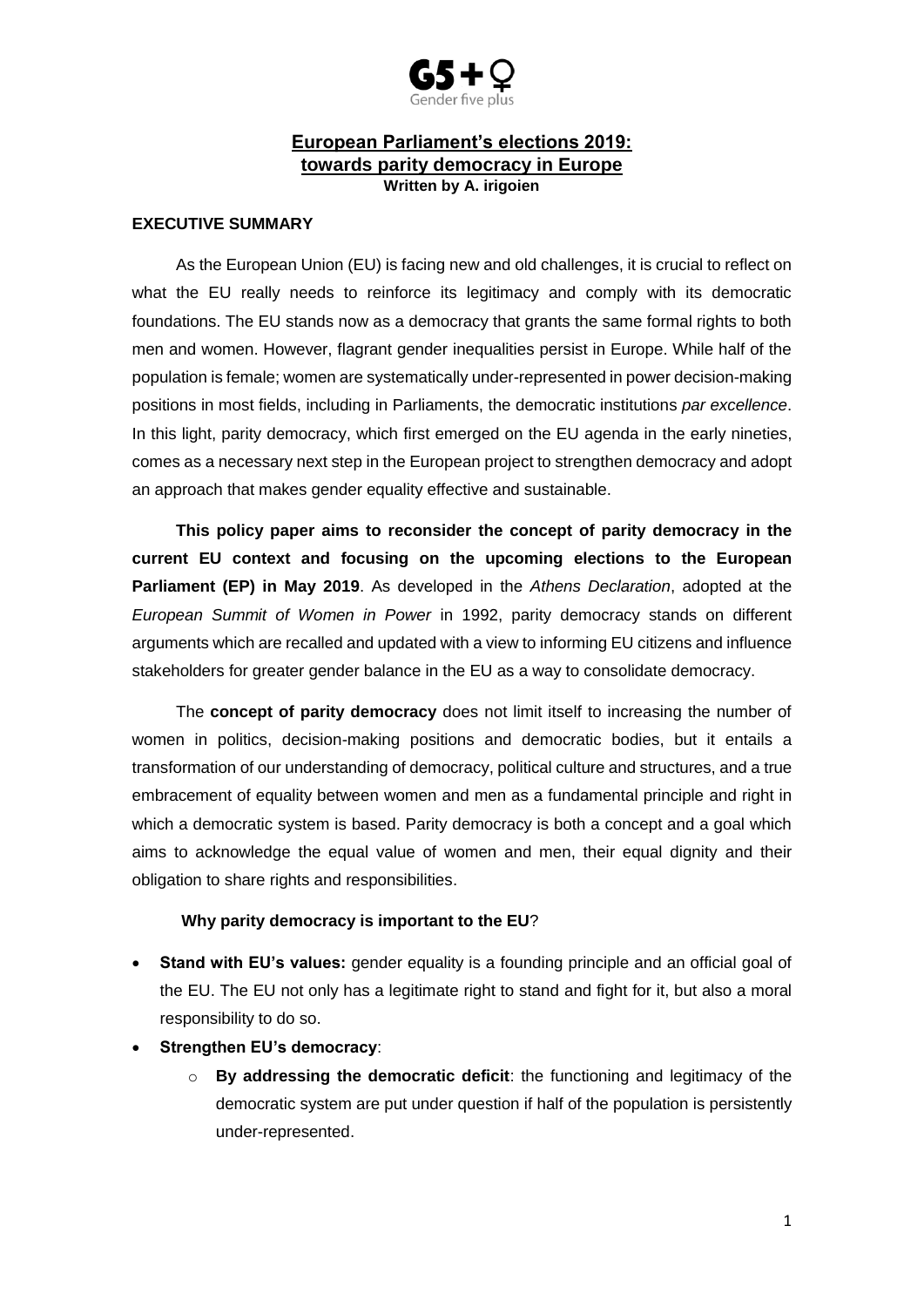

- o **By increasing diversity**: parity democracy aims at transforming democracy by including all women in their diversity and creating an inclusive framework, necessary to better represent all EU citizens.
- o **By challenging populism and far right**: as the EU needs to face waves of populism and other waves, (such as terrorism and increased inequalities) that threaten the acquired peace and prosperity; gender equality is a bastion against extremism.
- **Obtain strategic gains**: women represent half of the talent, knowledge, skills, ideas, creativity… Including women means that neglected or new issues will be introduced to the EU political agenda and that more inclusive and effective policies will be adopted. Political parties can also increase electoral benefits.

Not only parity democracy is important to the EU, but also the **EU and parity democracy are important for women and women´s rights**. The EU has been and is currently shaping women´s rights and adopting measures that deeply affect women´s lives. The EU has pursued gender equality policies for more than 50 years, establishing legislation jurisprudence, statistics, action plans and programmes and an important institutional anchoring which operate as a lever for national policies. It has also adopted the principle of gender mainstreaming and its transformative potential to build its policies.

**What is the current state of gender balance in EU decision-making and the EP?** Currently, only 37% of Members of the EP are women, slightly more than the average across EU National Parliaments where only 30% of Members of Parliament are women. The data provided by EIGE<sup>1</sup> shows the persistent and troubling under-representation of women in political positions, as well as large disparities across member states. The current gender imbalance in the EP cannot be disassociated from the systemic under-representation of women in the whole political decision-making apparatus of the EU. To tackle gender imbalance, concrete steps which are proven to impact on the resulting composition of the Parliament need to be reconsidered and implemented in the EU and across its member states. Those steps relate inter alia to:

• Gender quotas,

**.** 

- Proportional electoral systems
- The role of political parties
- Greater women aspirants
- Fairer media representation

 $1$  The European Institute for Gender Equality based in Vilnius keeps an updated data base on women in decision making in the EU and EEA member states